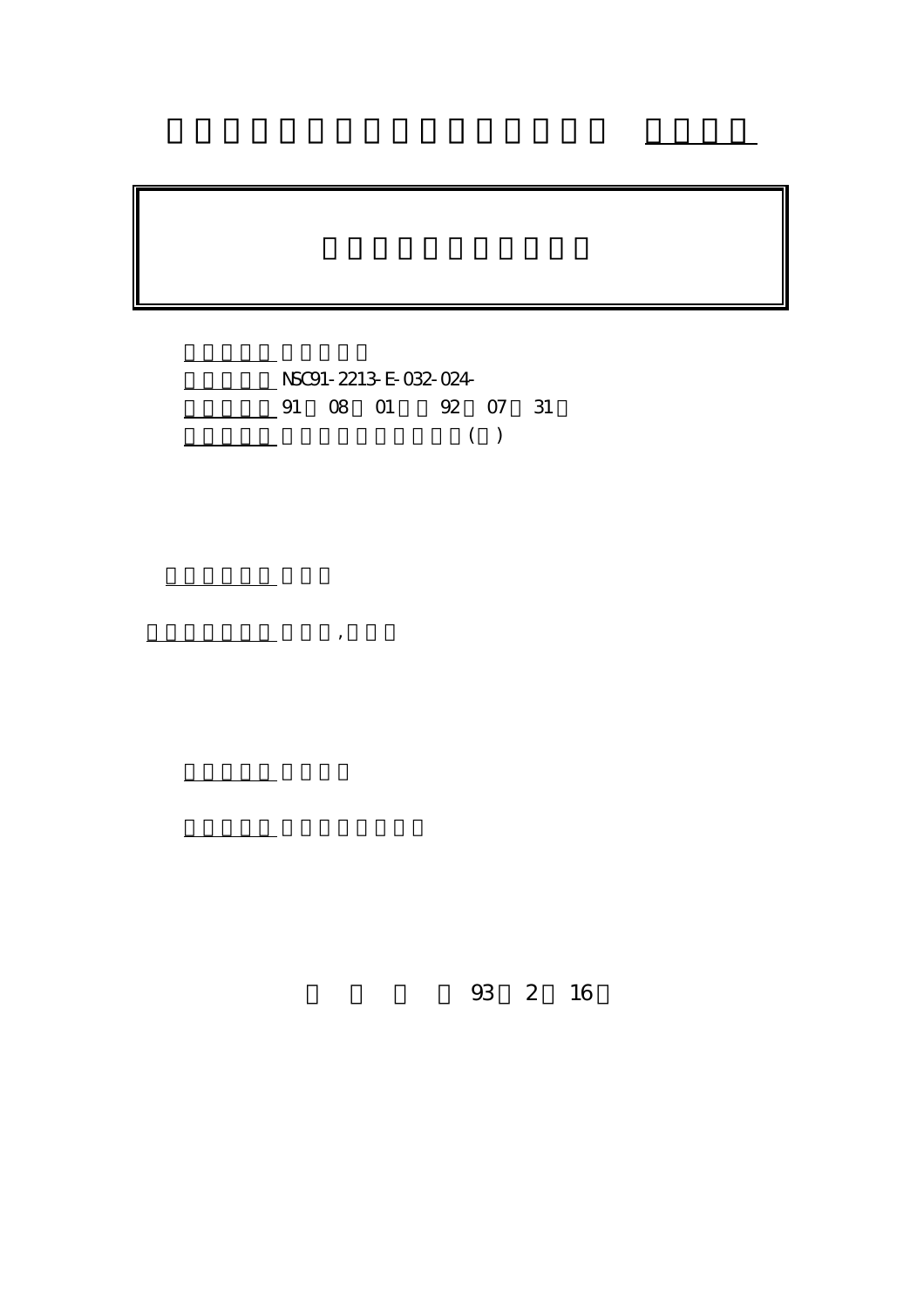| M |                       | $\Box$ |         |  |
|---|-----------------------|--------|---------|--|
|   | NSC 91 2213 E 032 024 |        |         |  |
|   | 91 8 1                |        | 92 7 31 |  |

1 93 2 1

主持人 : 張文清 私立淡江大學電機所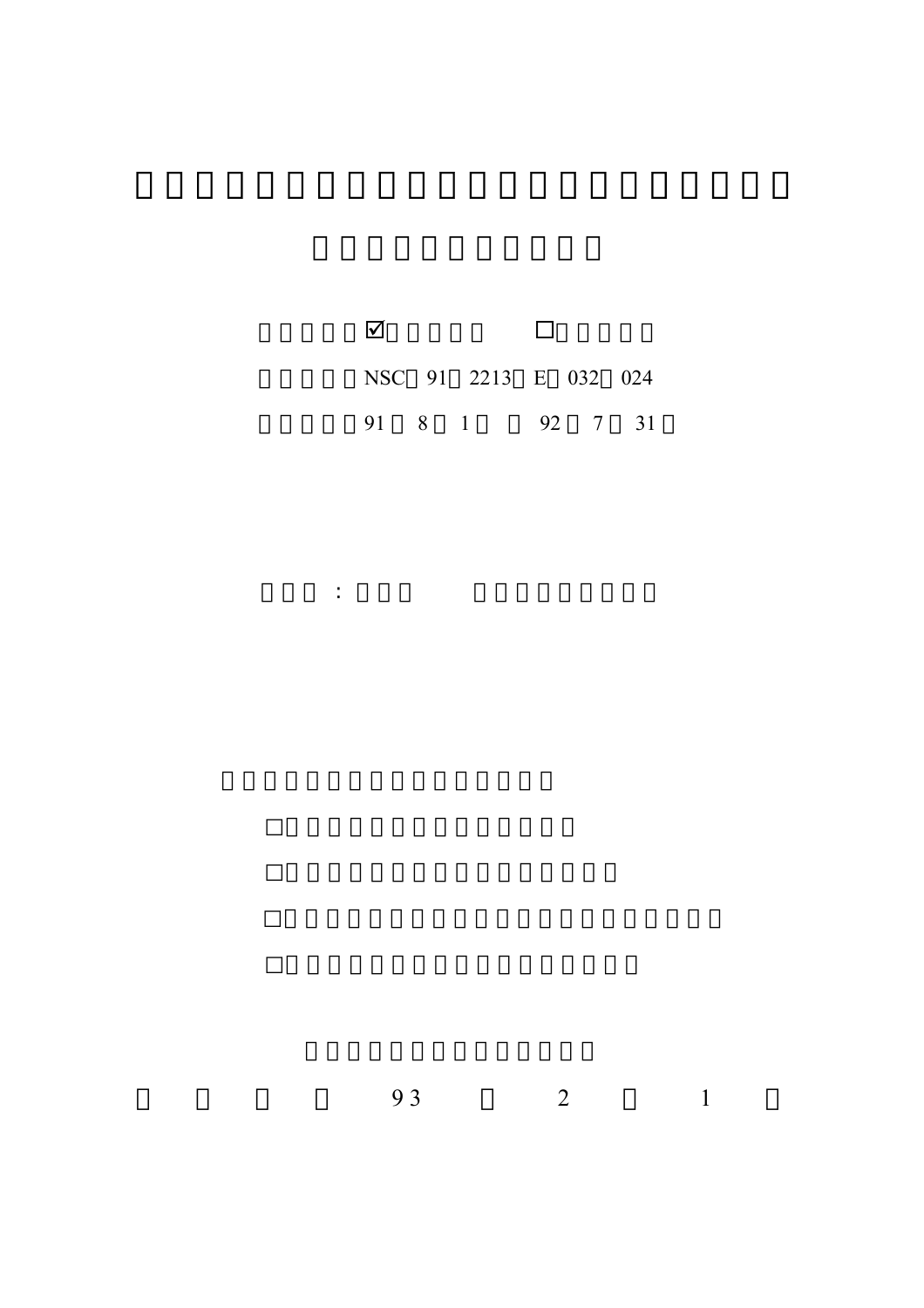# A Novel Structure of Wide-Range Delay-Locked Loops

| : NSC-91-2213-E-032-024 |  |             |  |  |
|-------------------------|--|-------------|--|--|
| : 91                    |  | 8 1 92 7 31 |  |  |
|                         |  |             |  |  |
|                         |  |             |  |  |
| ٠                       |  |             |  |  |

 $\left(\begin{array}{c}\n\end{array}\right)$  $\sum_{i=1}^{n} x_i$ 

 $\overline{a}$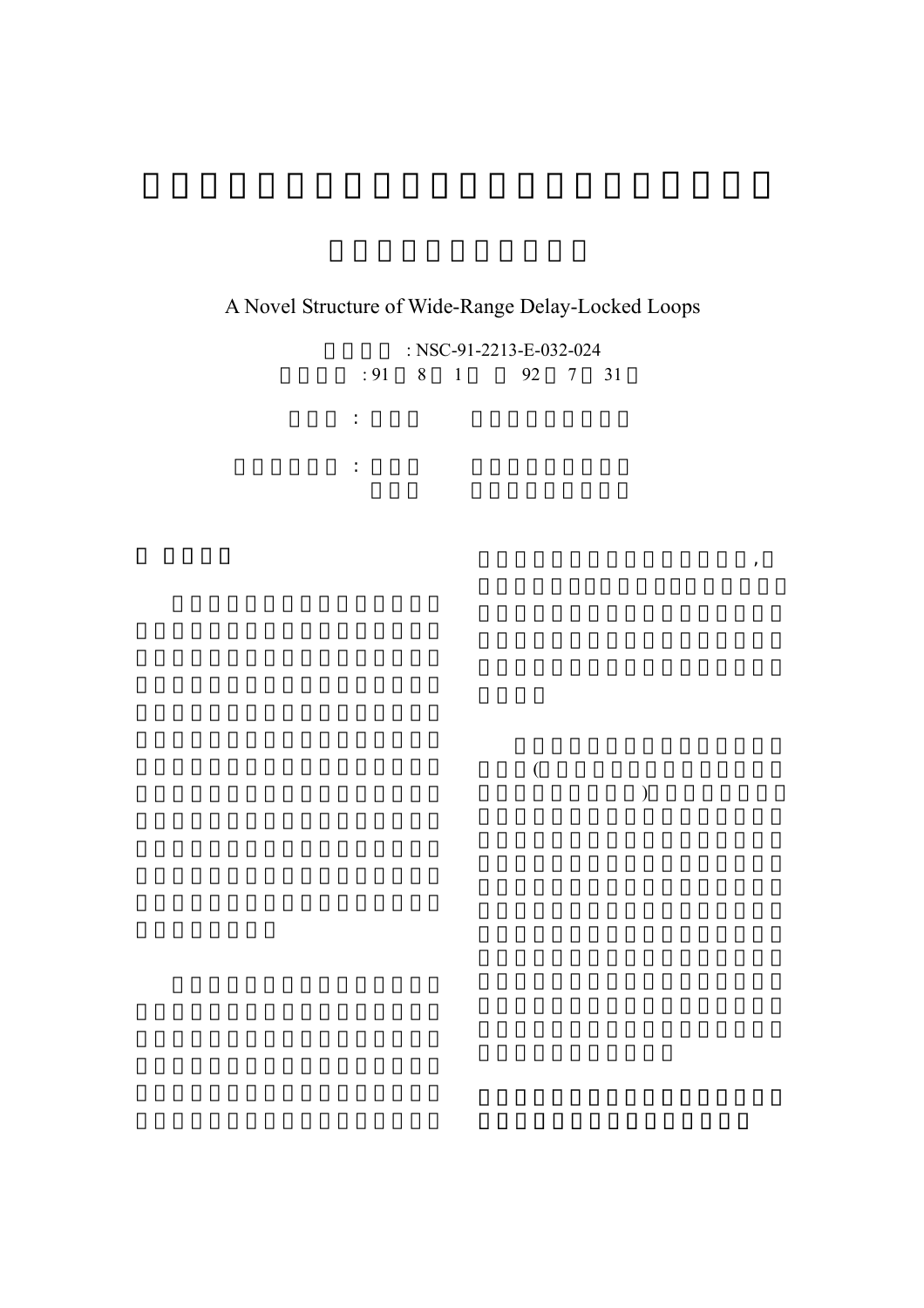#### **Abstract**

 Because of the generality of high-frequency circuits , and rise and development of delay-locked loops in recent year , it is more than phase-locked loops in the method of improvement of clock-skew , delay-locked loops which have a property of fast-lock will also be included . In addition , the increase in the range of operating frequency will make the design of analog delay-locked loops more complex .Therefore , we bring up study of methods making rise for operating frequency of digital sub-blocks in analog delay-locked loops . The goal of this project is to design a wide-range analog delay-locked loops . The analog delay-locked loops contain phase detect , charge pump , loop filter voltage-controlled delay line , frequency voltage converter , analog digital converter .

 The another important part of this project is to bring up ideas of digital delay-locked loops and analog delay-locked loops provided from reference . We will plan to introduce the advantage of opinion of delay-locked loops provided from reference , so that we can increase the operating frequency of analog delay-locked loops . Moreover , this project will bring up sub-blocks consisted of frequency voltage converter and analog digital converter within analog delay-locked loops first , and take into account the non-ideal properties of phase detect , charge pump , loop filter , voltage-controlled delay line , within the design for wide-range delay lock loops . Above will make guesses of non-decided interference have big degree of accuracy within entire circuits .

Finally , this project will discuss

methods improving the non-ideal properties of circuits deeply more , and think deeply for limits of use . The methods improving the non-ideal properties of circuits will combine with wide-range delay lock loops bringing up form this project to obtain better properties of circuits . This project will extend the concept of analog delay line controlled by digital sub-blocks , and take into account advantages and defects . By the realization of this project , we will provide a structure that is non-ambiguous and is easy to understand . Not only the discussion of digital delay-locked loops and analog delay-lock loops will give a hand for design in the future , but also provide important referrals for research and study of delay-locked loop in the future .

### **Keywords**:**clock-skew , delay-locked loops , frequency voltage converter , analog digital converter .**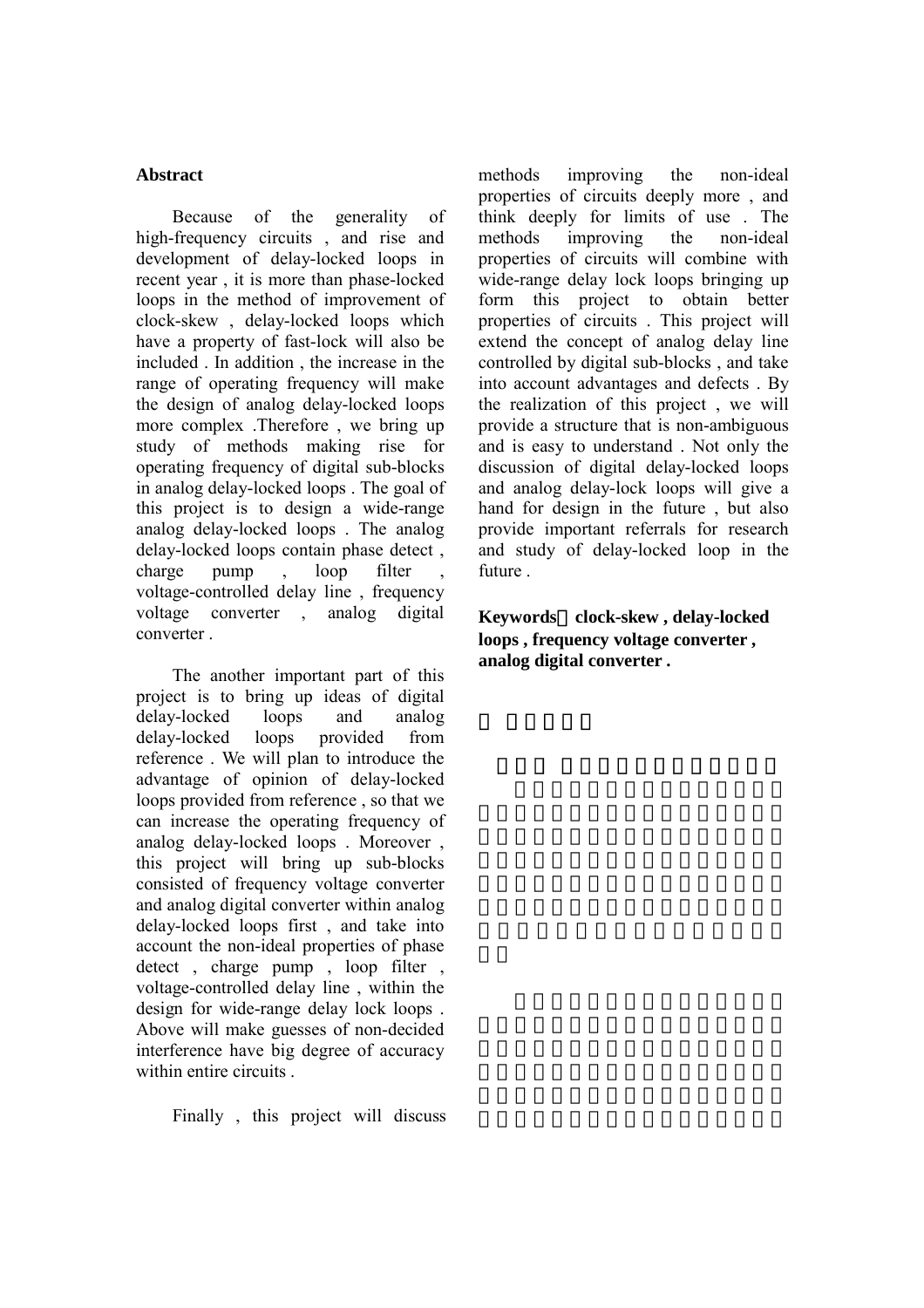

1.  $\blacksquare$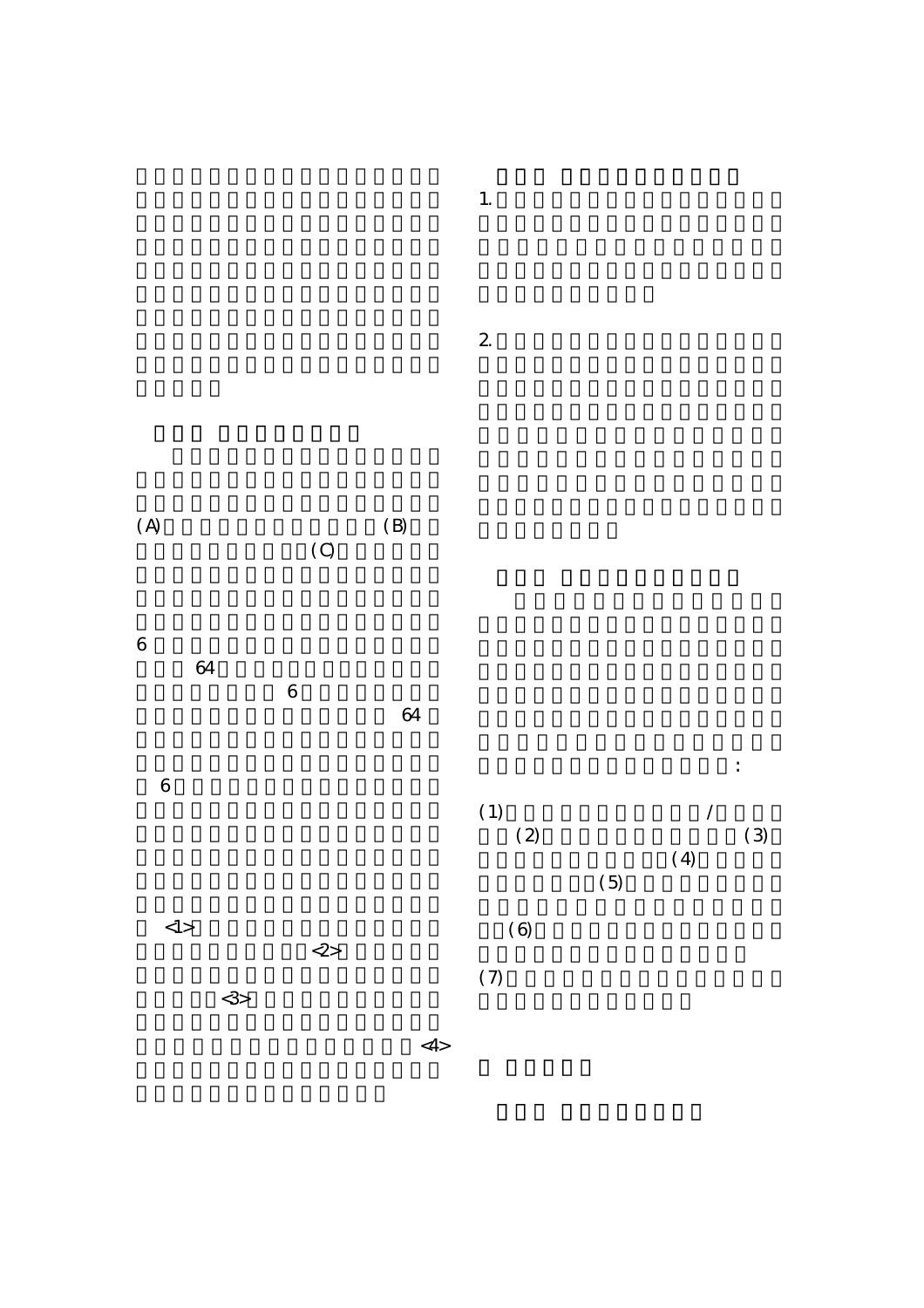#### (frequency voltage converter)



三之二.測試結果



 $\alpha$ 



digital converter)





70MHz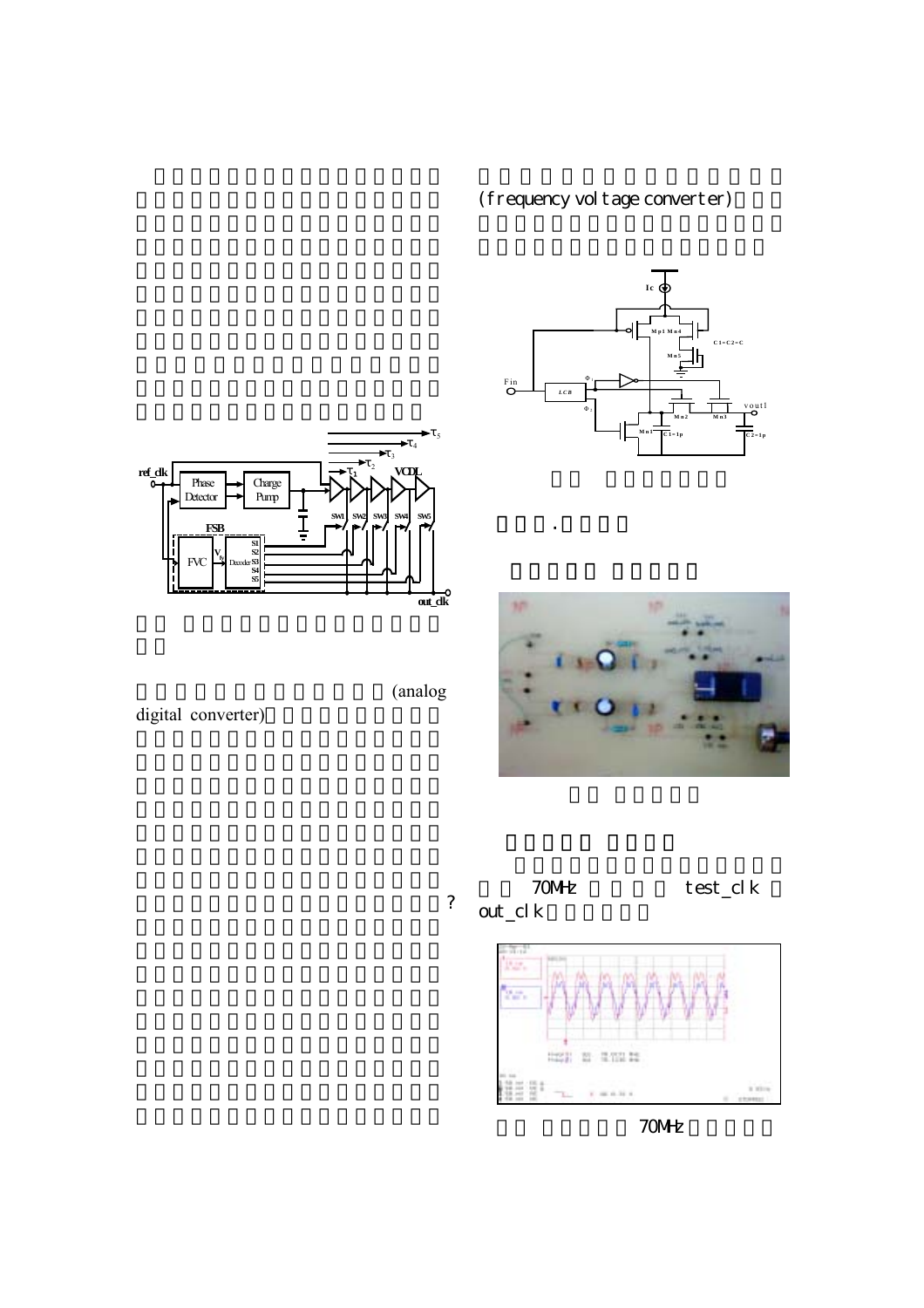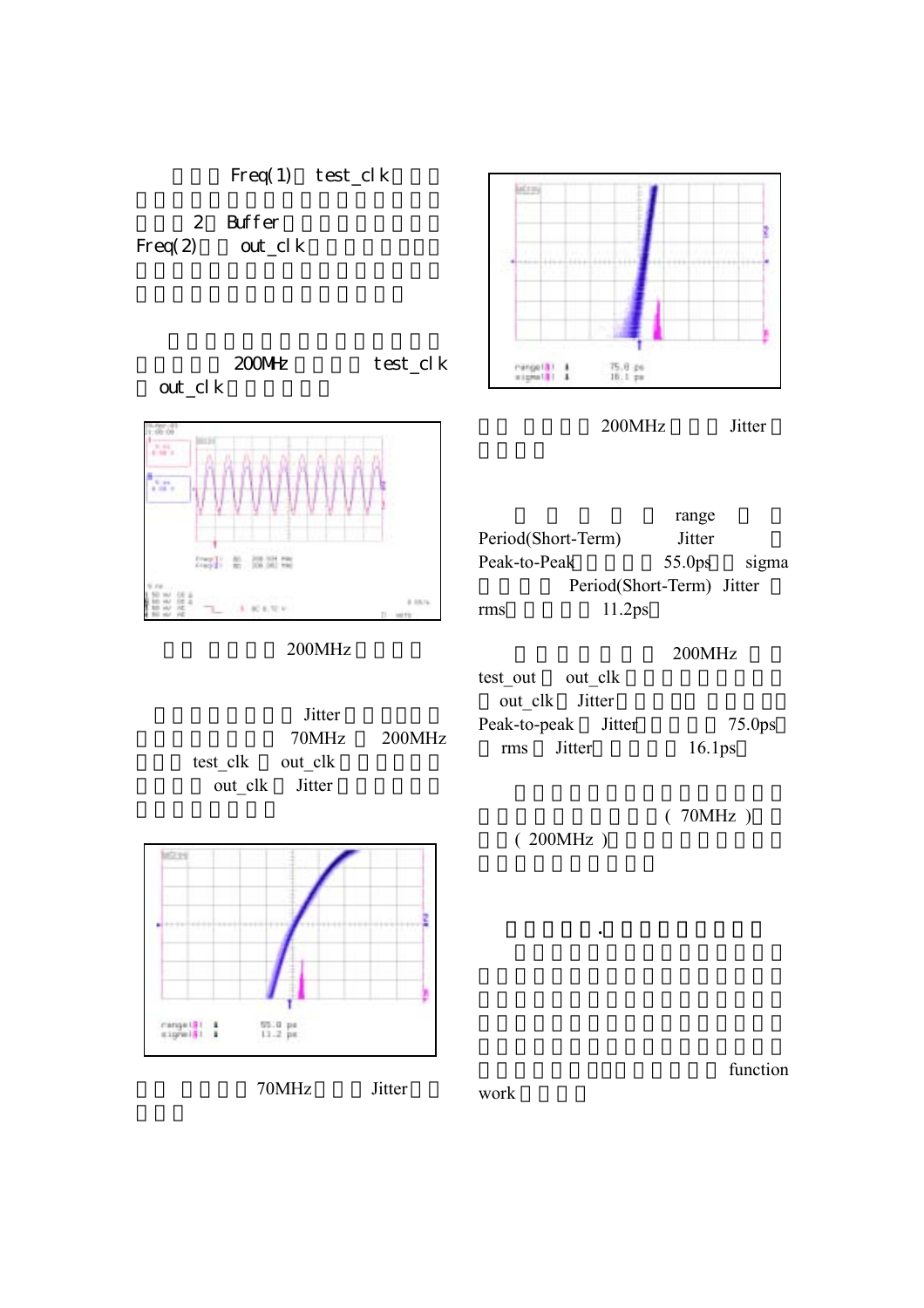| Process                          | 0.35um 1P4M CMOS                      |  |  |
|----------------------------------|---------------------------------------|--|--|
| <b>Operating Frequency Range</b> | 50MHz-200MHz                          |  |  |
| Supply Voltage                   | 3.3V                                  |  |  |
| Lock Time                        | $1.5$ us @ $50$ MHz<br>3.5us @ 200MHz |  |  |
| <b>Power Dissipation</b>         | 47.2mW @ 200MHz                       |  |  |
| <b>Static Phase Error</b>        | 69ps @ 50MHz<br>85ps @ 200MHz         |  |  |
| Active Area                      | 770um x 820um                         |  |  |
| Chip Area                        | 1500um x 1500um                       |  |  |

| Process                          | 0.35um 1P4M CMOS                               |  |  |
|----------------------------------|------------------------------------------------|--|--|
| <b>Operating Frequency Range</b> | 70MHz-200MHz                                   |  |  |
| Supply Voltage                   | 3.3V                                           |  |  |
| Peak-Peak Jitter                 | 55ps @ 70MHz<br>75ps @ 200MHz                  |  |  |
| <b>RMS</b> Jitter                | $11.1$ ps @ 70MHz<br>$16.1$ ps $\omega$ 200MHz |  |  |
| Power Dissipation                | 48.2mW @ 200MHz                                |  |  |
| Active Area                      | 770um x 820um                                  |  |  |
| Chip Area                        | 1500um x 1500um                                |  |  |

function work

## 50MHz-69MHz

- 法做一個很好的鎖定 ? 推測其原因主
	- 1. Del ay Line Delay time;  $2$ Del ay Cells
		-
	- Delay Cells (50MHz-69MHz Del ay Cells)

Del ay Cell

Buffer

Cell and the contract of the contract of the contract of the contract of the contract of the contract of the contract of the contract of the contract of the contract of the contract of the contract of the contract of the c

Qutput Buffer 好以及對於 PAD 效應的考慮不夠周詳所

Output Buffer

#### $I/O$  PAD Performance

- [1] Bruno W. Garlepp, et. Al. " A Portable Digital DLL Architecture for CMOS Interface Circuit " Symposium on VLSI Circuit Digest of Technical
- Papers, 1998.  $[2]$  T. H. Lee, K. S. Donnelly, J. T. C. Ho, J. Zerbe, M. G. Johnson, T. Ishikawa, "A 2.5 V CMOS delay-locked loop for an 18 Mbit, 500 Megabyte/s DRAM,", IEEE J. Solid-State Circuits, vol.29, Dec. 1994, pp.1491-1496.
- [3] A. Efendovich, Y. Afek, C. Sella, Z. Bikowsky, "Multifrequency zero-jitter delay-locked loop", IEEE J. Solid-State Circuits, vol.29, Jan. 1994, pp.67 -70.
- [4] B. W. Garlepp, K. S. Donnelly, J. Kim, P. S. Chau, J. L. Zerbe, C. Huang, C. V. Tran, C. L. Portmann, D. Stark, Y.-F. Chan, T. H. Leen, M. A. Horowitz, "A Portable Digital DLL for High-Speed CMOS Interface Circuits", IEEE J. Solid-State Circuits, vol.34, May 1999, pp.632-644.
- [5] S.Tanoi, T.Tanabe, K. Takashi, S. Miyamoto, and M. Uesugi, " A 250MHz-622MHz deskew and jitter-suppressed clock buffer using two-loop architecture " IEEE J. Solid-State Circuit, Vol.31, Apr. 1996, pp. 487-493.
- [6] K. Lee, Y. Moon, D.-K. Jeong, "Dual loop delay-locked loop", U.S. patent

Del av